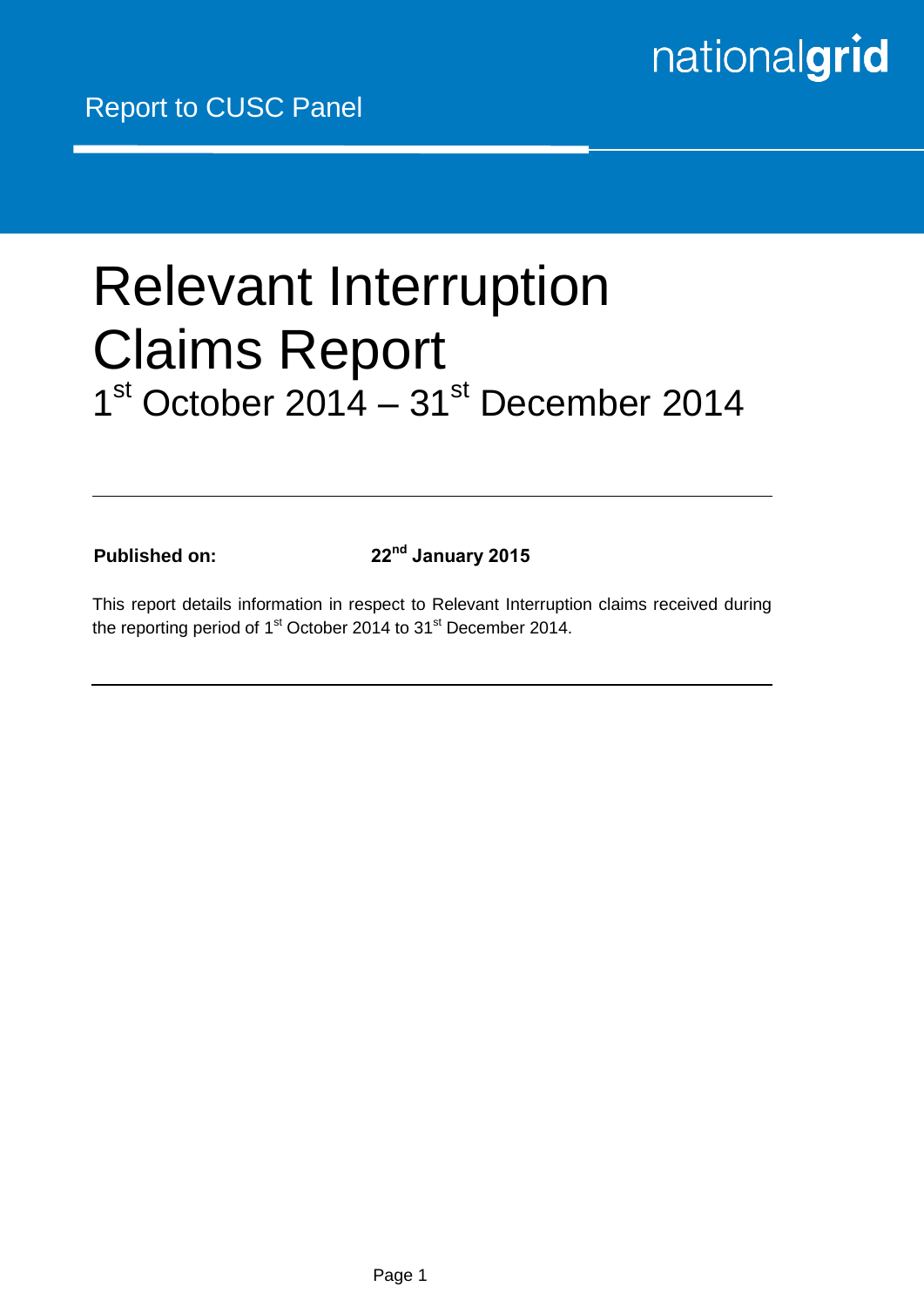# **[1. CMP212 Relevant Interruption Claims Report.....................................](#page-2-0) 3**

# **Document Control**

| <b>Version</b> | Date | Author                                             | <b>Change Reference</b>     |
|----------------|------|----------------------------------------------------|-----------------------------|
| 0.1            |      | 22 <sup>nd</sup> January 2015   Code Administrator | <b>Report to CUSC Panel</b> |



# **Any Questions?**

Contact: **Jade Clarke**

Code Administrator

 $\overline{C}$ [Jade.clarke@nationalgr](mailto:Jade.clarke@nationalgrid.com) [id.com](mailto:Jade.clarke@nationalgrid.com)

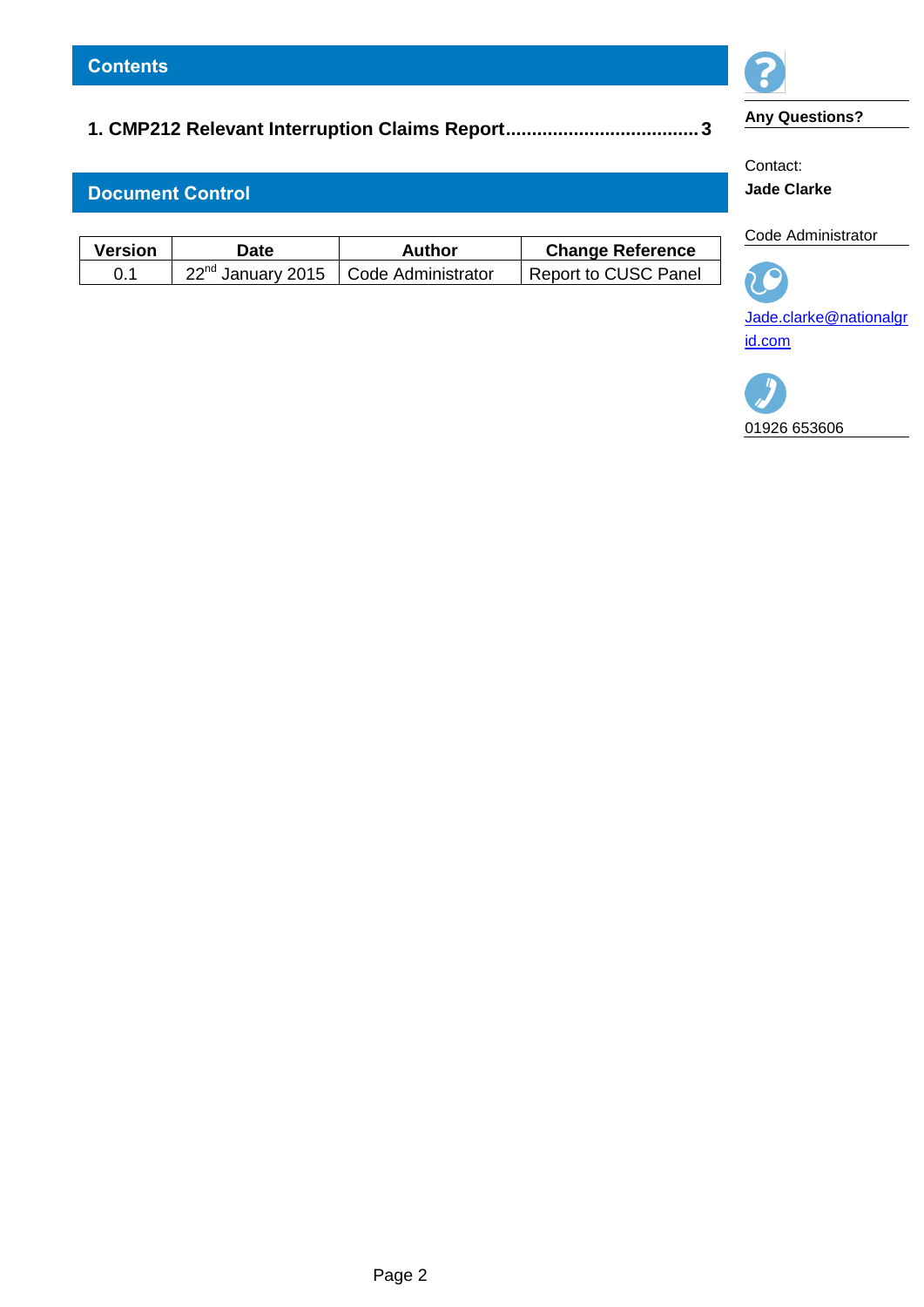### <span id="page-2-0"></span>**1.1 Purpose of Relevant Interruption Claims Report**

As a result of the implementation of CMP212 – Setting limits for claim: submission, validation and minimum financial threshold values in relation to Relevant Interruptions, it was agreed that the Code Administrator would produce a report to the CUSC Panel detailing information in respect of the Relevant Interruptions received during the reporting period.

This report covers the reporting period from  $1<sup>st</sup>$  October 2014 to  $31<sup>st</sup>$  December 2014. These reports are be produced quarterly as of  $1<sup>st</sup>$  July 2014 and submitted to the CUSC Modifications Panel.

# **1.2 Summary**

Table 1 below gives an overview of the status of the claims received during this reporting period.

#### **Table 1**

| <b>Claims being</b> | <b>Claims Pending</b> | <b>Claims Paid</b> | <b>Claims</b>   | <b>Total Claims</b> |
|---------------------|-----------------------|--------------------|-----------------|---------------------|
| processed           | <b>Payment</b>        |                    | <b>Rejected</b> | <b>Received</b>     |
|                     | O                     |                    |                 | 3                   |

Three claims were received under the CMP212 process within this reporting period.

One claim was rejected, one claim was classed as valid and has been paid and one claim is currently being processed.